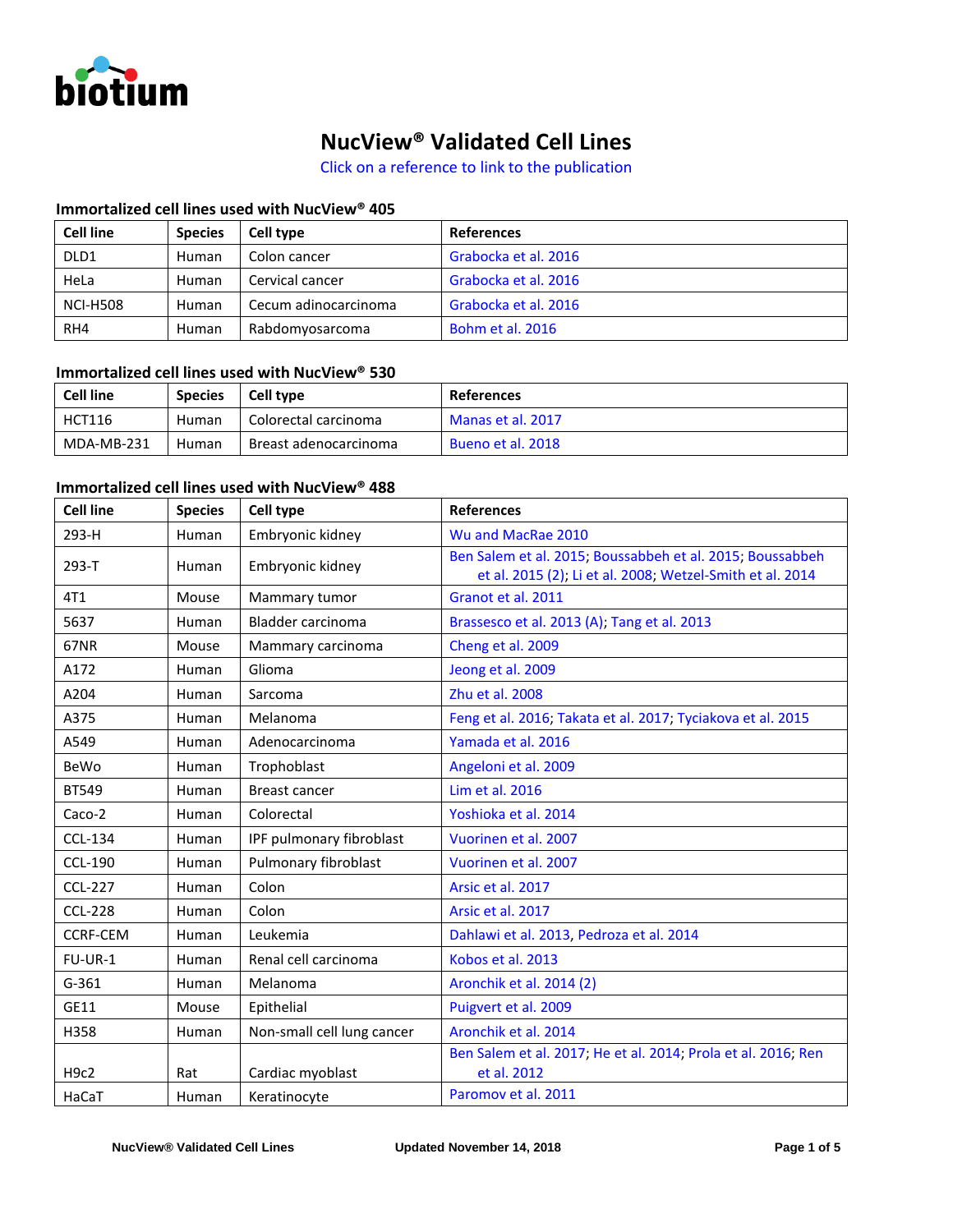

| HaEpi            | Insect | Epidermal                 | Chen et al. 2017; Zhao et al. 2016                                                                                                                                                                                                  |
|------------------|--------|---------------------------|-------------------------------------------------------------------------------------------------------------------------------------------------------------------------------------------------------------------------------------|
| <b>HCE</b>       | Human  | Corneal epithelial        | Soriano-Romani et al. 2015                                                                                                                                                                                                          |
| <b>HCLE</b>      | Human  | Corneal epithelial        | Mankus et al. 2011                                                                                                                                                                                                                  |
| <b>HCT116</b>    | Human  | Colorectal carcinoma      | Aftab et al. 2014; Ben Salem et al. 2015; Boussabbeh et al.<br>2015; Boussabbeh et al. 2015 (2); Johnston et al. 2016;<br>Manas et al. 2017                                                                                         |
| HeLa             | Human  | Cervical cancer           | Angeloni et al. 2009; Antczak et al. 2009; Balzarini et al. 2013;<br>Cen et al. 2008; Chiu et al. 2016; Gallerne et al. 2013; Gao et<br>al. 2014; Kasim et al. 2013; Moore et al. 2010; Sirianant et al.<br>2016; Verma et al. 2013 |
| HepG2            | Human  | Liver carcinoma           | Chiu et al. 2016; Liu et al. 2016                                                                                                                                                                                                   |
| HepT1            | Human  | Hepatoblastoma            | Dewerth et al. 2012; Eicher et al. 2011                                                                                                                                                                                             |
| <b>HMEC</b>      | Human  | Microvascular endothelial | Isherwood et al. 2011                                                                                                                                                                                                               |
| <b>HL-60</b>     | Human  | Leukemia                  | Contreras et al. 2018; Dahlawi et al. 2013                                                                                                                                                                                          |
| <b>HOS</b>       | Human  | Osteosarcoma              | Brassesco et al. 2013; Takata et al. 2017                                                                                                                                                                                           |
| <b>HT-29</b>     | Human  | Colorectal adenocarcinoma | Tyciakova et al. 2015                                                                                                                                                                                                               |
| HT-1080          | Human  | Breast fibrosarcoma       | Wang et al. 2010; Zhu et al. 2008                                                                                                                                                                                                   |
| HUH <sub>6</sub> | Human  | Hepatoblastoma            | Dewerth et al. 2012; Eicher et al. 2011                                                                                                                                                                                             |
| <b>IMR-90</b>    | Human  | Lung                      | Baar et al. 2017                                                                                                                                                                                                                    |
| <b>INS-IE</b>    | Mouse  | Pacreatic islet           | Shulga et al. 2015                                                                                                                                                                                                                  |
| IOBA-NHC         | Human  | Conjunctival epithelial   | Soriano-Romani et al. 2015                                                                                                                                                                                                          |
| Jurkat           | Human  | T-lymphocyte              | Cen et al. 2008; Li and Shively 2013; Oldham et al. 2015;<br>Stewart et al. 2010                                                                                                                                                    |
| JY               | Human  | Lymphoblastic leukemia    | Berenyi et al. 2011                                                                                                                                                                                                                 |
| K562             | Human  | Myelogenous leukaemia     | Sztiller-Sikorska et al. 2009                                                                                                                                                                                                       |
| MCF-7            | Human  | Breast adenocarcinoma     | Balijepalli et al. 2010; Hamzeloo-Moghadam et al. 2015;<br>Naghibi et al. 2014; Renjini et al. 2014                                                                                                                                 |
| MCF-10A          | Human  | Breast adenocarcinoma     | Hafner et al. 2016; Koerner et al. 2013                                                                                                                                                                                             |
| MDA-MB-231       | Human  | Breast adenocarcinoma     | Aronchik et al. 2011; Aronchik et al. 2014; Balijepalli et al.<br>2010; Bueno et al. 2018; Koerner et al. 2013; Palorini et al.<br>2016; Robles-Escajeda et al. 2016; Salem et al. 2016;<br>Tyciakova et al. 2015                   |
| MDA-MB-361       | Human  | Breast cancer             | Gao et al. 2017                                                                                                                                                                                                                     |
| MDA-MB-468       | Human  | <b>Breast cancer</b>      | Jangmareddy et al. 2013 (NucView & MitoView Kit); Salem et<br>al. 2016                                                                                                                                                              |
| <b>MDCK</b>      | Canine | Kidney epithelial         | Eisenhoffer et al. 2012; Saw et al. 2017                                                                                                                                                                                            |
| MES-SA           | Human  | Uterine sarcoma           | Zhu et al. 2008                                                                                                                                                                                                                     |
| MES-SA/DX        | Human  | Uterine sarcoma           | Zhu et al. 2008                                                                                                                                                                                                                     |
| MG-63            | Human  | Osteosarcoma              | Brassesco et al. 2013                                                                                                                                                                                                               |
| Min 6            | Mouse  | Pancreatic insulinoma     | Hofmeister-Brix et al. 2013; Pathak et al. 2008                                                                                                                                                                                     |
| <b>MKN-45</b>    | Human  | Gastric cancer            | Liu et al. 2016                                                                                                                                                                                                                     |
| MOLT-3           | Human  | Leukemia                  | Dahlawi et al. 2013                                                                                                                                                                                                                 |
| MV4-11           | Human  | Macrophage                | Eriksson et al. 2012                                                                                                                                                                                                                |
| Nalm-6           | Human  | <b>B</b> cell             | Robles-Escajeda et al. 2013                                                                                                                                                                                                         |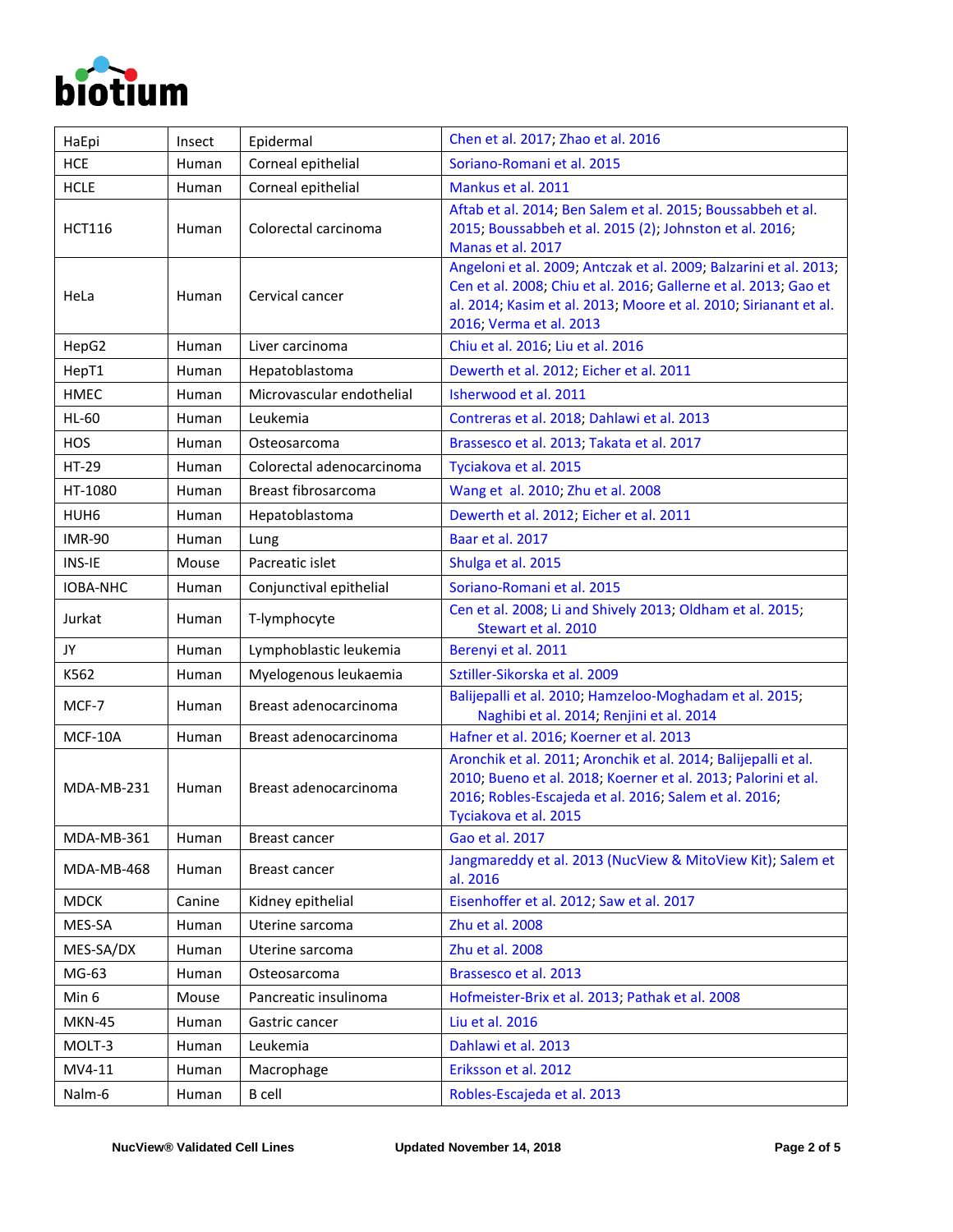

| N <sub>19</sub>    | Mouse        | Oligodendrocyte            | Paez et al. 2007; Smith et al. 2012                                                                                   |
|--------------------|--------------|----------------------------|-----------------------------------------------------------------------------------------------------------------------|
| <b>NIH 3T3</b>     | Mouse        | Fibroblast                 | Liu et al. 2016                                                                                                       |
| <b>NRK</b>         | Rat          | Kidney epithelial          | Stopper et al. 2009                                                                                                   |
| <b>NRK-52E</b>     | Rat          | Kidney epithelial          | Katsoulieris et al. 2010                                                                                              |
| OECM-1             | Human        | Oral cancer                | Su et al. 2017                                                                                                        |
| OVK18              | Human        | Ovarian cancer             | De et al. 2018                                                                                                        |
| $PC-3$             | Human        | Prostate cancer            | Balzarini et al. 2013; Bjork et al. 2015 (3D culture); Bjorkman<br>et al. 2011; Lee et al. 2013; Virtanen et al. 2014 |
| PC-9               | Human        | Non-small cell lung cancer | Dereli-Korkut et al. 2014                                                                                             |
| <b>PC12</b>        | Rat          | Pheochromocytoma           | Stopper et al. 2009                                                                                                   |
| Ramos              | Human        | B cell lymphoma            | Contreras et al. 2018                                                                                                 |
| R28                | Rat          | Retinal precursors         | Uddin et al. 2015                                                                                                     |
| <b>RD</b>          | Human        | Rhabdomyosarcoma           | Zhu et al. 2008                                                                                                       |
| RIN <sub>m5F</sub> | Rat          | Insulinoma                 | Schmitt et al. 2011                                                                                                   |
| <b>RKO</b>         | Human        | Colon carcinoma            | Cai et al. 2013                                                                                                       |
| RT4                | Human        | Bladder carcinoma          | Brassesco et al. 2013 (A)                                                                                             |
| RT112              | Human        | Bladder carcinoma          | King et al. 2016                                                                                                      |
| SAS                | Human        | Oral carcinoma             | Su et al. 2017                                                                                                        |
| Saos-2             | Human        | Osteosarcoma               | Lanz et al. 2013                                                                                                      |
| SKBR3              | Human        | Breast cancer              | Jangamreddy et al. 2013 (NucView & MitoView Kit);<br>Tyciakova et al. 2015                                            |
| SKLMS1             | Human        | Leiomyosarcoma             | Wang et al. 2010; Zhu et al. 2008                                                                                     |
| SK-OV-3            | Human        | Ovarian carcinoma          | Tyciakova et al. 2015                                                                                                 |
| <b>SMMC-7721</b>   | <b>Human</b> | Hepatocarcinoma            | Zhou et al. 2014                                                                                                      |
| SP2/0-AG14         | Mouse        | Hybridoma                  | Macsik et al. 2015                                                                                                    |
| STHdh              | Mouse        | Striatal cells             | Lu et al. 2013                                                                                                        |
| SW684              | Human        | Fibrosarcoma               | Zhu et al. 2008                                                                                                       |
| SW872              | Human        | Liposarcoma                | Zhu et al. 2008                                                                                                       |
| T <sub>24</sub>    | Human        | Bladder carcinoma          | Brassesco et al. 2013 (A)                                                                                             |
| THP-1              | Human        | Monocyte                   | Cestari et al. 2012; Dahlawi et al. 2013                                                                              |
| TK6                | Human        | Splenic lymphoblast        | Stopper et al. 2009                                                                                                   |
| <b>U2OS</b>        | Human        | Osteosarcoma               | Benetti and Roizman 2007; Klotz et al. 2012; Lanz et al. 2013                                                         |
| U-251 MG           | Human        | Glioblastoma               | Liu et al. 2015; Liu et al. 2016; Overmeyer et al. 2008                                                               |
| U-373 MG           | Human        | Glioblastoma               | Jones and Howl 2011                                                                                                   |
| <b>U-87 MG</b>     | Human        | Glioblastoma               | Cribbes et al. 2017; Tyciakova et al. 2015                                                                            |
| U937               | Human        | Lymphoma                   | Wang et al. 2013                                                                                                      |
| VCaP               | Human        | Prostate cancer            | Alinezhad et al. 2014; Urbinati et al. 2015                                                                           |
| <b>WEHI 7.2</b>    | Mouse        | Lymphoid                   | Monaco et al. 2012                                                                                                    |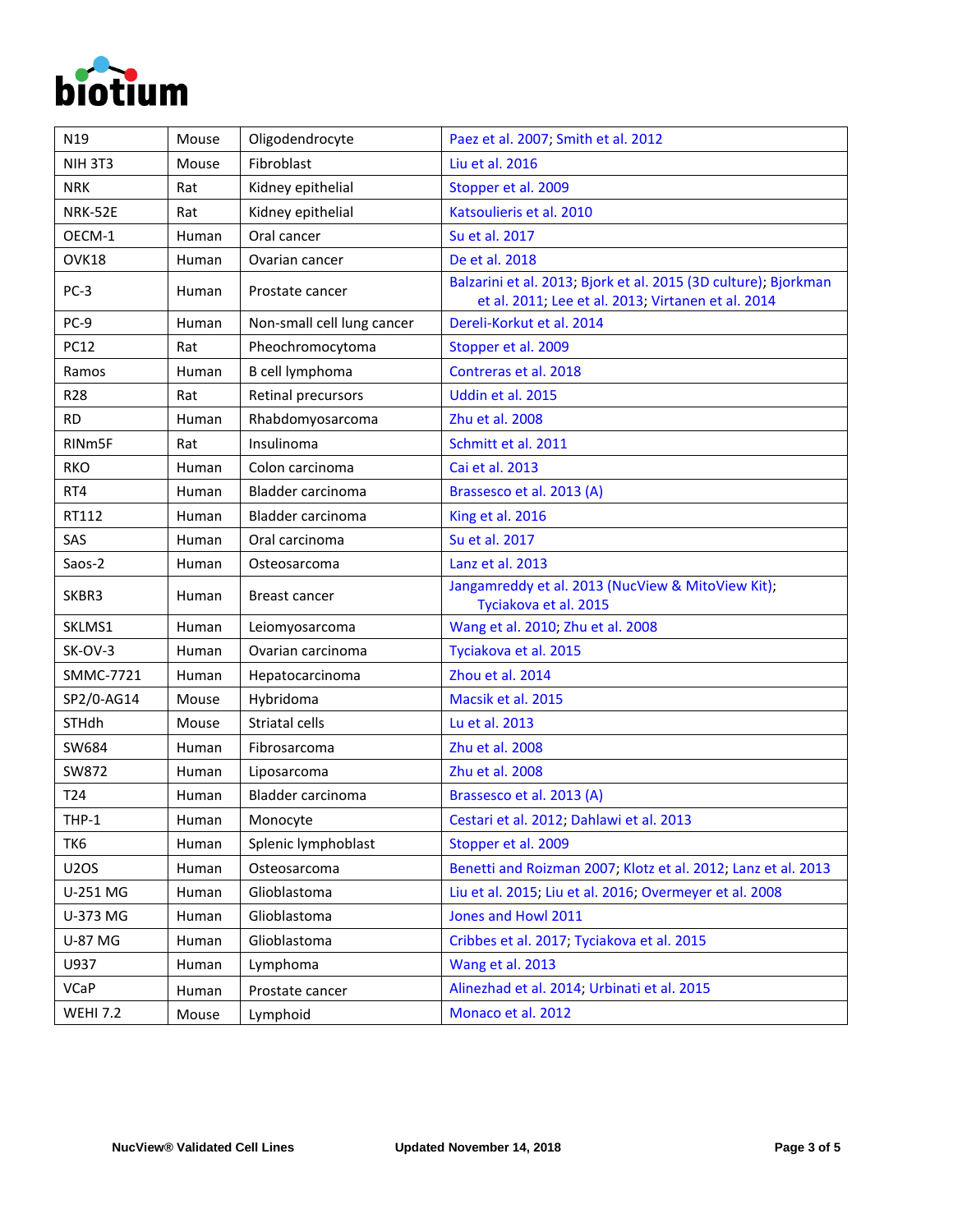

#### **Primary cell types used with NucView® 530**

| Cell type                  | <b>Species</b> | <b>References</b> |
|----------------------------|----------------|-------------------|
| Embryonic fibroblast (MEF) | Mouse          | Yao et al. 2018   |

# **Primary cell types used with NucView® 488**

| <b>Cell type</b>                             | <b>Species</b>         | <b>References</b>                                                            |
|----------------------------------------------|------------------------|------------------------------------------------------------------------------|
| Amoeba                                       | Acanthamoeba           | Wu et al. 2017                                                               |
| Adipose mesenchymal stem cells               | Human                  | Levy et al. 2014; Park et al. 2011                                           |
| Alveolar epithelial cells                    | Mouse                  | Standiford et al. 2012                                                       |
| Astrocyte                                    | Rat                    | Angelova et al. 2016                                                         |
| <b>B</b> cells                               | Mouse                  | Zhang et al. 2013                                                            |
| Brain (whole, ex vivo)                       | Mouse                  | Shaw et al. 2015                                                             |
| Cortical neurons                             | Rat                    | Kamynina et al. 2013; Kovac et al. 2014                                      |
| Dendritic cells                              | Mouse                  | <b>Brodsky and Medzhitov 2008</b>                                            |
| Embryonic fibroblast (MEF)                   | Mouse                  | Chen et al. 2010; Handa et al. 2011; Yao et al.<br>2018; Zhang et al. 2014   |
| Embryonic stem cells (H9)                    | Human                  | Son et al. 2013                                                              |
| Embryo tailbud                               | Chicken                | Olivera-Martinez et al. 2012                                                 |
| Fibroblasts, primary                         | Human                  | Dikovskya et al. 2015; Kato et al. 2013                                      |
| Foreskin fibroblasts (HFF)                   | Human                  | Cunha et al. 2015; Son et al. 2013                                           |
| Gingival fibroblasts                         | Human                  | Tanne et al. 2013                                                            |
| Glia                                         | Rat                    | Kamynina et al. 2013                                                         |
| Hemocytes                                    | Silkworm (Bombyx mori) | Ishii et al. 2012                                                            |
| Hepatocytes                                  | Rat, Mouse             | Kawasaki et al. 2015; Kopek et al. 2017; Zhang et<br>al. 2011                |
| Hippocampal neurons                          | Rat                    | Lefort et al. 2012; Kamynina et al. 2013; Volosin et<br>al. 2008             |
| Idiopathic pulmonary fibrosis<br>fibroblasts | Human                  | Vuorinen et al. 2007                                                         |
| Immature B cells                             | Mouse                  | Claudio et al. 2009                                                          |
| iPS-derived neurons                          | Human                  | Yao et al. 2015                                                              |
| Kidney epithelial cells                      | Mouse                  | Leuenroth et al. 2007; Schmid et al. 2008                                    |
| Trypanosome                                  | Leishmania             | Awasthi et al. 2016; Kathuria et al. 2014                                    |
| Macrophages                                  | Mouse                  | Brodsky and Medzhitov 2008; Ousingsawat et al.<br>2015; Salpeter et al. 2015 |
| Mammary epithelial cells                     | Mouse                  | Jechlinger et al. 2009                                                       |
| Mammary luminal progenitor cells             | Human                  | Knapp et al. 2017                                                            |
| Myoblasts                                    | Pig                    | <b>Mau et al. 2008</b>                                                       |
| Neutrophils                                  | Human                  | Amendola et al, 2015; Majewska et al. 2012                                   |
| Neural progenitor cells                      | Human                  | Gualda et al. 2014                                                           |
| Neurons, primary                             | Human                  | Balez et al. 2016                                                            |
| Neurons, primary                             | Mouse                  | Cheli et al. 2015                                                            |
| SVZ neural progenitor cells                  | Rat                    | Teng et al. 2008                                                             |